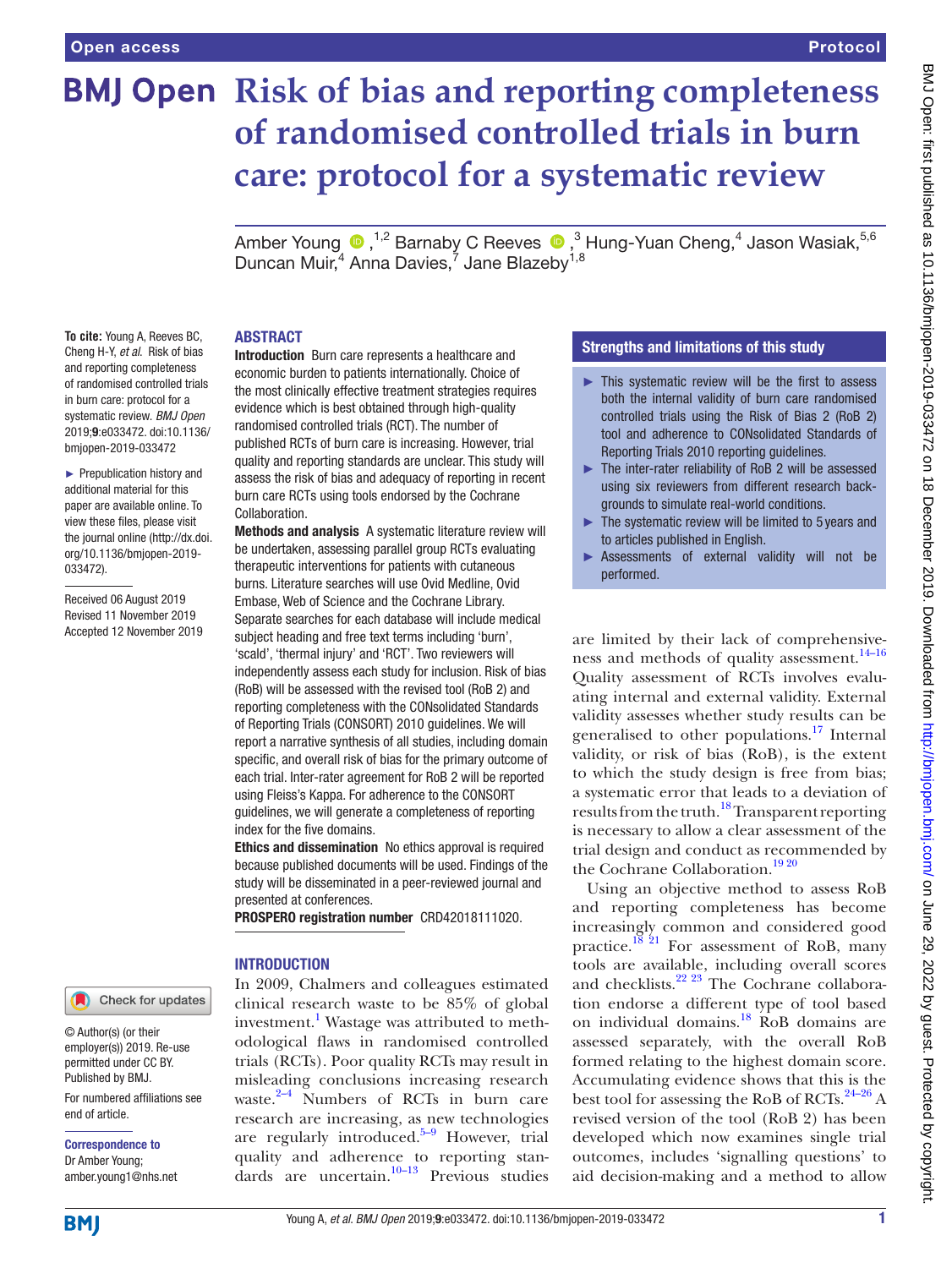an overall RoB judgement. $27$  As yet, this tool has not been tested for inter-rater reliability. The Cochrane collaboration recommend 'The CONsolidated Standards of Reporting Trials (CONSORT) statement' to assess adherence to reporting standards.<sup>28</sup>

The aim of this review is to assess the risk of bias and adherence to reporting standards using Cochraneapproved tools. It will also assess inter-rater reliability of the new RoB 2 tool.

# **METHODS**

This review will meet its aim with these objectives. It will:

- ► Determine the number of parallel-group, individually randomised trials assessing burn care interventions published over the last 5years and retrieve included full-text articles.
- ► Assess the internal validity of the included RCTs using the revised Cochrane-endorsed RoB 2 tool.
- Assess the inter-rater reliability for the new RoB 2 tool.
- Assess the adherence of the included RCTs to CONSORT 2010 reporting guidelines.

## Literature review search strategy

The systematic review will adhere to this prespecified protocol and the Preferred Reporting Items for Systematic Reviews and Meta-Analyses (PRISMA) statement. This protocol will be aligned to the PRISMA-P statement.<sup>29-31</sup> It has been registered with the PROSPERO international prospective register of systematic reviews. We will report any amendments to the protocol that occur while undertaking the study, within the final manuscript.

# Study eligibility

#### *Types of studies*

Included studies must be full-text individually randomised parallel RCTs published in peer-reviewed journals limited to those allocating human subjects to an intervention or control group . We have planned to limit the search to the last 5-year period. We will not attempt to include all burn care RCTs, as would be undertaken in assessment of the effect of an intervention. Instead, we will investigate whether recent publications of burn care RCTs adhere to the CONSORT statement when reporting their findings and whether the trials we include are at low risk of bias according to the revised Cochrane RoB 2. We will exclude RCT protocols, conference proceedings, abstracts, non-English language publications, interim analysis reports and studies not involving human subjects. Health economic evaluation reports of clinical trials will be considered if they contain enough information for assessing risk of bias (eg, clearly described methods for the trial conduct). We will also exclude trials that compare treatments within subjects as there is not yet a RoB 2 tool designed for assessing such trials. Also, in burn care research, these are typically not cross-over trials as generally defined. $32\frac{33}{10}$  Instead, they commonly use two wounds or two parts of the same wound. It is uncertain what the

dependence between these might be or how treatments might 'contaminate' one another.

# *Types of participants*

We will include studies evaluating two or more interventions in patients of any age with cutaneous burns. Studies where the population consists of patients with combined burn and mechanical injuries will be excluded, as the data relating to burn patients alone are likely to be difficult to disaggregate.

## *Type of interventions*

Interventions to treat cutaneous burns of any aetiology.

#### *Types of outcome*

Clinical or patient-reported outcomes. Laboratory studies will be excluded.

# Identification of studies

A predefined search strategy previously designed by the authors in conjunction with experienced systematic reviewers to identify RCTs in the field of burn care will be used. Electronic searches of Ovid Medline, Ovid Embase, Web of Science and The Cochrane Library will be searched using medical subject heading and free-text terms including 'burn', 'scald' 'thermal injury' and 'RCT'. To limit the search to RCTs, we will use terms derived from published RCT search strategies on Medline and the BMJ best practice guideline. $3435$  The thesaurus vocabulary of each database will be used to adapt the search terms. The search strategy for Ovid Medline is included in a previous publication and in Table 1.<sup>36</sup>

#### Study selection process

Before screening abstracts and full-text papers, authors undertaking study selection, RoB 2 assessment and data extraction, will undergo training to ensure a comparable understanding of the purpose of the review and the eligibility criteria. The reference management software EndNote (Endnote X8 Clarivate Analytics) will be used

| <b>Box 1 Ovid Medline search strategy</b>                                                                                            |
|--------------------------------------------------------------------------------------------------------------------------------------|
| Ovid Medline search strategy<br>1. Burns/(MESH) exp<br>2. Burn*.tw<br>3. Scald*.tw<br>4. Thermal* adj injur*.mp<br>5. $or/1-4$       |
| 6. Heartburn.mp<br>7. Burnout.mp<br>8. (Burn* adj out).mp<br>9. Burning.mp                                                           |
| 10. Burnetii.mp<br>11. Burnish*.mp<br>12. Burnet*.mp                                                                                 |
| 13. 6 OR 7 OR 8 OR 9 OR 10 OR 11 OR 12<br>14. 5 NOT 13<br>15. Limit to RCT, clinical trial, English language, human, last five years |
|                                                                                                                                      |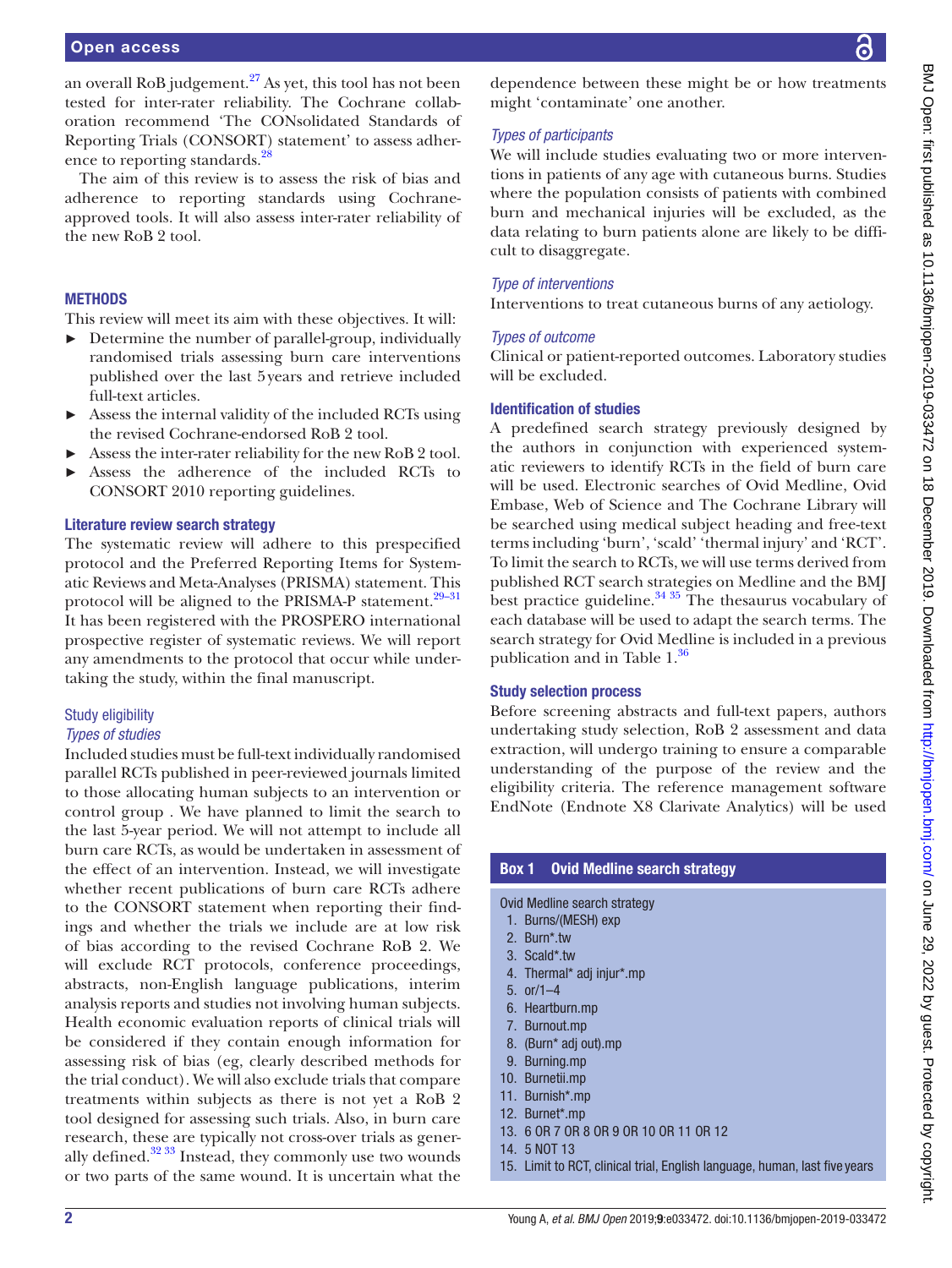# Box 2 Reasons for full-text exclusion

- <span id="page-2-0"></span>► Duplicate.
- $\blacktriangleright$  Not published within time period.
- ► Population not consisting of burn patients alone.
- ► Not a parallel group RCT.
- ► Not in English.
- ► Non-human/animal study.
- $\blacktriangleright$  No full text available.
- ► Laboratory-based study.
- ► Volunteer study.
- ► Oesophageal burns only.
- ► Ocular burns only.
- ► Anaesthetic/sedation technique only (pain management included).
- ► Smoke inhalation injuries without an associated cutaneous burn.
- ► Diagnostic test trial.
- ► Protocol only.

to compile all titles derived from the initial searches, with duplicates removed, for the review authors to screen titles and abstracts against the eligibility criteria. Screening of titles and abstracts will be completed by one reviewer (AY). Of these, 20% will be checked by another reviewer independently (DM). Any studies appearing to meet the inclusion criteria based on the abstract will be retrieved as full-text articles. Two reviewers will then read the fulltext articles in their entirety to assess for eligibility, with decisions on inclusion and exclusion recorded (AY,DM). Reasons for exclusion will be ordered hierarchically from most to least important ([box](#page-2-0) 2) and applied to each fulltext paper. The most important reason for exclusion met by a paper will be recorded as the reason for exclusion. Any disagreements will be discussed with senior researchers (JB, BR).

#### Data extraction and analysis

All studies will be assessed by two reviewers independently and then in duplicate (AY, DM), with disagreements resolved by discussion until consensus is reached or by a senior reviewer (BR). Data will be extracted into a standardised data extraction Microsoft Excel spreadsheet which will be specifically designed for this study. It will be adapted from the RoB 2 tool to include details for the CONSORT checklist by one of the coauthors (H-YC). Before starting the assessment, reviewers will undergo training with the spreadsheet. The reviewers will then independently pilot test each tool on five RCTs. If there are significant differences in the application of the tools in the pilot round, additional testing will be undertaken.[37](#page-3-16)

Data extracted will include study details and research design. Study details will include author, publication year, number of sites and number of participants recruited per trial, design (full RCT, pilot study) and intervention tested. Risk of bias judgement will be reported for all trial primary outcomes at domain and overall level. Completeness of reporting will be reported for all RCTs.

# Assessment of risk of bias

Included studies will be objectively assessed for internal validity using  $RoB$   $2.^{38}$  The tool has five domains to assess bias arising from randomisation, deviations from intended interventions, missing outcome data, outcome measurement and in selection of the reported result. The assessment is specific to a single trial outcome. Categories of the overall risk of bias for the study outcome are low (risk of bias is low for all domains), some concerns (some concerns in at least one domain) and high (high risk of bias for at least one domain or some concerns for multiple domains).

# Choice of outcome

Risk of bias will be assessed for the treatment effect for the primary outcome in each included trial. If the primary outcome is not reported explicitly, we will use the following decision rule to select the treatment effect to report: we will assess the treatment effect for the outcome used to calculate sample size and, if this too is not reported, assess the treatment effect for the outcome named in the title, then the first reported outcome in the results.[37](#page-3-16)

# Assessment of the inter-rater agreement of the RoB 2 tool

As RoB 2 is new, measuring agreement between reviewers will help assess whether the new guidance with signalling questions has improved the reliability of the tool compared with the previous version. $39-43$  To evaluate the inter-rater agreement, six independent reviewers will assess the same 30 studies allocated in a balanced incomplete blocks design (please see Appendix A), ensuring that each study is rated 3 times, each assessor rates 15 studies and all pairs of assessors rate 6 studies. Inter-rater agreement will be measured for each domain of bias and for the overall RoB judgement by calculating Fleiss's Kappa scores[.44 45](#page-4-0) We will categorise agreement as poor (0.00), slight (0.01–0.20), fair (0.21–0.40), moderate (0.41–0.60), substantial (0.61–0.80) or almost perfect  $(0.81-1.00).^{26}$  $(0.81-1.00).^{26}$  $(0.81-1.00).^{26}$ 

# Assessment of reporting completeness

Completeness of reporting for each included RCT will be assessed using the latest revision of the CONSORT statement checklist. $46$  For assessing completeness of reporting, we will calculate a reporting index defined as the percentage of items reported in each of five domains (title/abstract, introduction, methods, results and discussion), as has been done previously.<sup>47</sup>

## Patient and public involvement

There was no patient or public involvement in designing the study or writing up the study protocol.

#### Author affiliations

<sup>1</sup> Bristol Centre for Surgical Research, Population Health Sciences, Bristol Medical School, University of Bristol, Bristol, UK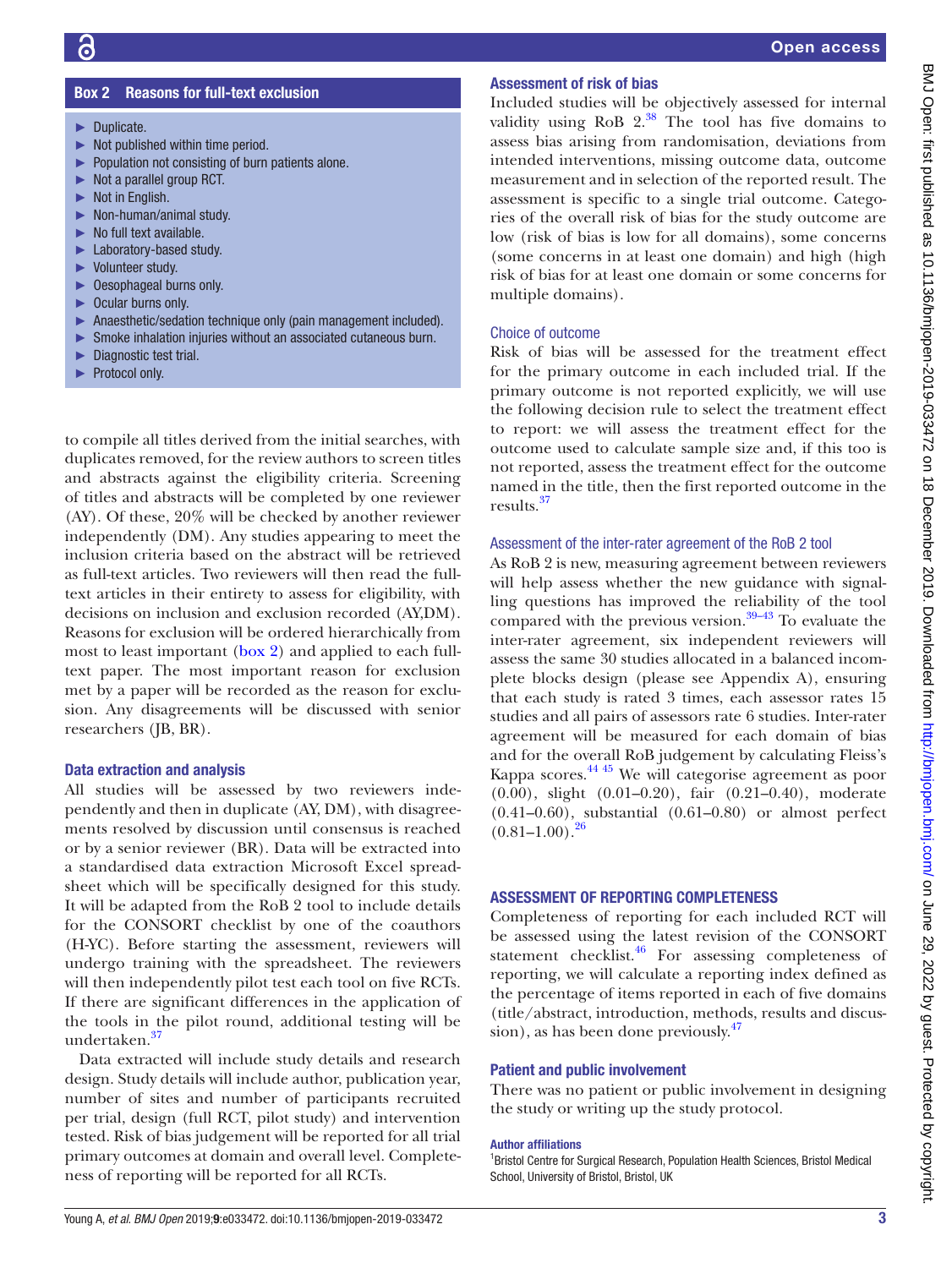<sup>2</sup>Paediatric Anaesthesia, University Hospitals Bristol NHS Foundation Trust, Bristol, UK

<sup>3</sup>Bristol Trials Centre (BRI-Hub), Bristol Medical School, University of Bristol, Bristol, UK

<sup>4</sup>Population Health Sciences, Bristol Medical School, University of Bristol, Bristol, UK 5 Olivia Newton John Cancer Wellness & Research Centre, Department of Radiation Oncology, Austin Health, Heidelberg, Victoria, Australia

<sup>6</sup>Austin Health Clinical School of Nursing, Latrobe University, Heidelberg, Victoria, Australia

<sup>7</sup> Centre for Academic Child Health, University of Bristol, Bristol, UK <sup>8</sup>NIHR Biomedical Research Centre, University of Bristol and University hospitals Bristol NHS Foundation Trust, Bristol, UK

Contributors AY wrote the paper and conceived the project with the support of JB and BR. H-YC devised the interactive study-specific data extraction spreadsheet. DM will contribute to data extraction and assisted in writing this paper. JB, BR, JW, AD and H-YC edited and critically revised the article. All authors have read and approved the manuscript. AY is the guarantor of the review.

Funding This work was supported by the National Institute for Health Research Doctoral Research Fellowship DRF-2016-09-031. The views expressed are those of the author(s) and not necessarily those of the National Health Service (NHS), the National Institute for Health and Research (NIHR) or the Department of Health and Social Care. JB is partly funded by the Bristol Biomedical Research Centre at the University Hospitals Bristol NHS Foundation Trust and the University of Bristol; Grant no. BRC-1215-2001. JB is an NIHR Senior Investigator.

**Disclaimer** The views expressed are those of the author(s) and not necessarily those of the NHS, the NIHR or the Department of Health and Social Care.

Competing interests None declared.

Patient consent for publication Not required.

Provenance and peer review Not commissioned; externally peer reviewed.

Open access This is an open access article distributed in accordance with the Creative Commons Attribution 4.0 Unported (CC BY 4.0) license, which permits others to copy, redistribute, remix, transform and build upon this work for any purpose, provided the original work is properly cited, a link to the licence is given, and indication of whether changes were made. See: [https://creativecommons.org/](https://creativecommons.org/licenses/by/4.0/) [licenses/by/4.0/.](https://creativecommons.org/licenses/by/4.0/)

#### ORCID iDs

Amber Young<http://orcid.org/0000-0001-7205-492X> Barnaby C Reeves<http://orcid.org/0000-0002-5101-9487>

# <span id="page-3-0"></span>**REFERENCES**

- 1 Chalmers I, Glasziou P. Avoidable waste in the production and reporting of research evidence. *[The Lancet](http://dx.doi.org/10.1016/S0140-6736(09)60329-9)* 2009;374:86–9.
- <span id="page-3-1"></span>2 Yordanov Y, Dechartres A, Porcher R, *et al*. Avoidable waste of research related to inadequate methods in clinical trials. *[BMJ](http://dx.doi.org/10.1136/bmj.h809)* 2015;350:h809.
- 3 Ioannidis JPA, Greenland S, Hlatky MA, *et al*. Increasing value and reducing waste in research design, conduct, and analysis. *[The](http://dx.doi.org/10.1016/S0140-6736(13)62227-8)  [Lancet](http://dx.doi.org/10.1016/S0140-6736(13)62227-8)* 2014;383:166–75.
- 4 Jüni P, Altman DG, Egger M. Assessing the quality of controlled clinical trials. *Bmj* 2001;323:42–6.
- <span id="page-3-2"></span>5 Jeschke MG, Finnerty CC, Shahrokhi S, *et al*. Wound coverage technologies in burn care: novel techniques. *[J Burn Care Res](http://dx.doi.org/10.1097/BCR.0b013e31829b0075)* 2013;34:612–20.
- 6 Selig HF, Lumenta DB, Giretzlehner M, *et al*. The properties of an "ideal" burn wound dressing – What do we need in daily clinical practice? Results of a worldwide online survey among burn care specialists. *[Burns](http://dx.doi.org/10.1016/j.burns.2012.04.007)* 2012;38:960–6.
- 7 Jeschke MG, Herndon DN. Burns in children: standard and new treatments. *[The Lancet](http://dx.doi.org/10.1016/S0140-6736(13)61093-4)* 2014;383:1168–78.
- 8 Shahrokhi S, Arno A, Jeschke MG. The use of dermal substitutes in burn surgery: acute phase. *[Wound Repair Regen](http://dx.doi.org/10.1111/wrr.12119)* 2014;22:14–22.
- 9 Young AE, Davies A, Bland S, *et al*. Systematic review of clinical outcome reporting in randomised controlled trials of burn care. *[BMJ](http://dx.doi.org/10.1136/bmjopen-2018-025135)  [Open](http://dx.doi.org/10.1136/bmjopen-2018-025135)* 2019;9:e025135.
- <span id="page-3-3"></span>10 Norman G, Christie J, Liu Z, *et al*. Antiseptics for burns. *[Cochrane](http://dx.doi.org/10.1002/14651858.CD011821.pub2)  [Database Syst Rev](http://dx.doi.org/10.1002/14651858.CD011821.pub2)* 2017;10.
- 11 Breederveld RS, Tuinebreijer WE. Recombinant human growth hormone for treating burns and donor sites. *Cochrane Database Syst Rev* 2012;12.
- 12 Barajas-Nava LA, Lopez-Alcalde J. Roqué I Figuls M, et al. antibiotic prophylaxis for preventing burn wound infection. Cochrane database of systematic reviews 2013;6.
- 13 Wasiak J, Cleland H, Campbell F, *et al*. Dressings for superficial and partial thickness burns. 2013;18.
- <span id="page-3-4"></span>14 Danilla S, Wasiak J, Searle S, *et al*. Methodological quality of randomised controlled trials in burns care. A systematic review. *[Burns](http://dx.doi.org/10.1016/j.burns.2009.04.031)* 2009;35:956–61.
- 15 Al-Benna S, Alzoubaidi D, Al-Ajam Y. Evidence-Based burn care—An assessment of the methodological quality of research published in burn care journals from 1982 to 2008. *[Burns](http://dx.doi.org/10.1016/j.burns.2010.03.011)* 2010;36:1190–5.
- 16 Sinha S, Yoon G, Shin W, *et al*. Burn clinical trials: a systematic review of registration and publications. *[Burns](http://dx.doi.org/10.1016/j.burns.2017.11.001)* 2018;44:263–71.
- <span id="page-3-5"></span>17 Rothwell PM. External validity of randomised controlled trials: "To whom do the results of this trial apply?". *[The Lancet](http://dx.doi.org/10.1016/S0140-6736(04)17670-8)* 2005;365:82–93.
- <span id="page-3-6"></span>18 Higgins JPT, Altman DG, Gøtzsche PC, *et al*. The Cochrane collaboration's tool for assessing risk of bias in randomised trials. *[BMJ](http://dx.doi.org/10.1136/bmj.d5928)* 2011;343:d5928.
- <span id="page-3-7"></span>19 Higgins JP, Green S. *Cochrane Handbook for systematic reviews of interventions*. John Wiley & Sons, 2011.
- 20 Cioffi I, Farella M. Quality of randomised controlled trials in dentistry. *[Int Dent J](http://dx.doi.org/10.1111/j.1875-595X.2011.00007.x)* 2011;61:37–42.
- 21 Djulbegovic B, Guyatt GH. Progress in evidence-based medicine: a quarter century on. *[The Lancet](http://dx.doi.org/10.1016/S0140-6736(16)31592-6)* 2017;390:415–23.
- <span id="page-3-8"></span>22 Moher D, Jadad AR, Nichol G, *et al*. Assessing the quality of randomized controlled trials: an annotated bibliography of scales and checklists. *[Control Clin Trials](http://dx.doi.org/10.1016/0197-2456(94)00031-W)* 1995;16:62–73.
- 23 Olivo SA, Macedo LG, Gadotti IC, *et al*. Scales to assess the quality of randomized controlled trials: a systematic review. *[Phys Ther](http://dx.doi.org/10.2522/ptj.20070147)* 2008;88:156–75.
- <span id="page-3-9"></span>24 Zeng X, Zhang Y, Kwong JSW, *et al*. The methodological quality assessment tools for preclinical and clinical studies, systematic review and meta-analysis, and clinical practice guideline: a systematic review. *[J Evid Based Med](http://dx.doi.org/10.1111/jebm.12141)* 2015;8:2–10.
- 25 Verhagen AP, de Vet HCW, de Bie RA, *et al*. The art of quality assessment of RCTs included in systematic reviews. *[J Clin Epidemiol](http://dx.doi.org/10.1016/S0895-4356(00)00360-7)* 2001;54:651–4.
- <span id="page-3-19"></span>26 Page MJ, McKenzie JE, Higgins JPT. Tools for assessing risk of reporting biases in studies and syntheses of studies: a systematic review. *[BMJ Open](http://dx.doi.org/10.1136/bmjopen-2017-019703)* 2018;8:e019703.
- <span id="page-3-10"></span>27 Sterne JAC, Savović J, Page MJ, *et al*. Rob 2: a revised tool for assessing risk of bias in randomised trials. *[BMJ](http://dx.doi.org/10.1136/bmj.l4898)*. In Press 2019;366:l4898.
- <span id="page-3-11"></span>28 Moher D, Hopewell S, Schulz KF. Consort 2010 statement: updated guidelines for reporting parallel group randomised trials. *BMJ (Clinical research* 2010;340.
- <span id="page-3-12"></span>29 Moher D, Shamseer L, Clarke M, *et al*. Preferred reporting items for systematic review and meta-analysis protocols (PRISMA-P) 2015 statement. *[Syst Rev](http://dx.doi.org/10.1186/2046-4053-4-1)* 2015;4:1.
- 30 Shamseer L, Moher D, Clarke M, *et al*. Preferred reporting items for systematic review and meta-analysis protocols (PRISMA-P) 2015: elaboration and explanation. **[BMJ](http://dx.doi.org/10.1136/bmj.g7647)** 2015;349:a7647.
- 31 Moher D, Stewart L, Shekelle P. Implementing PRISMA-P:
- <span id="page-3-13"></span>recommendations for prospective authors: Biomed central 2016. 32 Mills EJ, Chan A-W, Wu P, *et al*. Design, analysis, and presentation of crossover trials. *[Trials](http://dx.doi.org/10.1186/1745-6215-10-27)* 2009;10:27.
- 33 Sibbald B, Roberts C. Understanding controlled trials: crossover trials. *[BMJ](http://dx.doi.org/10.1136/bmj.316.7146.1719)* 1998;316:1719–20.
- <span id="page-3-14"></span>34 Glanville JM, Lefebvre C, Miles JNV, *et al*. How to identify randomized controlled trials in MEDLINE: ten years on. *[J Med Libr](http://www.ncbi.nlm.nih.gov/pubmed/16636704)  [Assoc](http://www.ncbi.nlm.nih.gov/pubmed/16636704)* 2006;94.
- 35 BMJ Publishing Group Limited. Study design search filters. *BMJ Best Practice* 2019.
- <span id="page-3-15"></span>36 Young A, Brookes S, Rumsey N, *et al*. Agreement on what to measure in randomised controlled trials in burn care: study protocol for the development of a core outcome set. *[BMJ Open](http://dx.doi.org/10.1136/bmjopen-2017-017267)* 2017;7:e017267.
- <span id="page-3-16"></span>37 Gates A, Gates M, Duarte G, *et al*. Evaluation of the reliability, usability, and applicability of AMSTAR, AMSTAR 2, and ROBIS: protocol for a descriptive analytic study. *[Syst Rev](http://dx.doi.org/10.1186/s13643-018-0746-1)* 2018;7:85.
- <span id="page-3-17"></span>38 Higgins J, Sterne J, Savović J, *et al*. A revised tool for assessing risk of bias in randomized trials in: Chandler J, McKenzie J, Boutron I, Welch V (editors). Cochrane methods. Cochrane database of systematic reviews 2016;10.
- <span id="page-3-18"></span>39 Armijo-Olivo S, Ospina M, da Costa BR, *et al*. Poor reliability between Cochrane reviewers and blinded external reviewers when applying the Cochrane risk of bias tool in physical therapy trials. *[PLoS One](http://dx.doi.org/10.1371/journal.pone.0096920)* 2014;9:e96920.
- 40 Graham N, Haines T, Goldsmith CH, *et al*. Reliability of 3 assessment tools used to evaluate randomized controlled trials for treatment of neck pain. *[Spine](http://dx.doi.org/10.1097/BRS.0b013e31822671eb)* 2012;37:515–22.